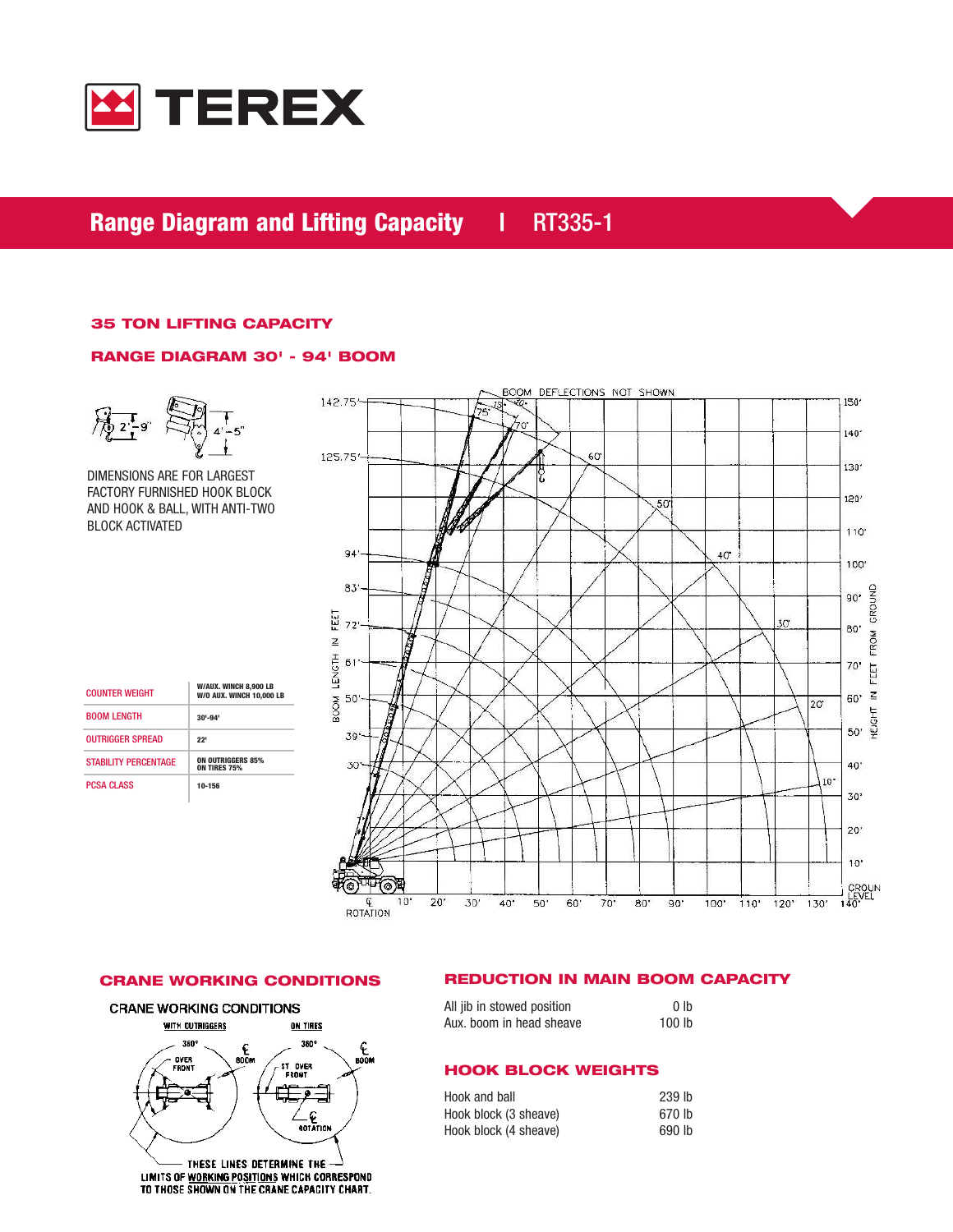



## LIFTING CAPACITIES CAUTION: Do not use this specification sheet as a load rating chart. The format of data is not consistent with the machine chart and may be subject to change

## ON OUTRIGGERS - FULLY EXTENDED

|        |                 | <b>BOOM LENGTH 30'</b> |         |                 | <b>BOOM LENGTH 39'</b> |         | <b>BOOM LENGTH 50'</b> |              |         |               |
|--------|-----------------|------------------------|---------|-----------------|------------------------|---------|------------------------|--------------|---------|---------------|
|        | LOADED          |                        |         | <b>LOADED</b>   |                        |         | <b>LOADED</b>          |              |         |               |
| LOAD   | <b>BOOM</b>     | <b>OVER</b>            |         | <b>BOOM</b>     | <b>OVER</b>            |         | <b>BOOM</b>            | <b>OVER</b>  |         | LOAD          |
| RADIUS | ANGLE           | <b>FRONT</b>           | 360'    | ANGLE           | <b>FRONT</b>           | 360'    | ANGLE                  | <b>FRONT</b> | 360'    | <b>RADIUS</b> |
| (FT)   | (DEG)           | (LB)                   | (LB)    | (DEG)           | (LB)                   | (LB)    | (DEG)                  | (LS)         | (LB)    | (FT)          |
| 10     | 63.0            | 70,000*                | 70,000* | 69.4            | 46,600*                | 46,600* |                        |              |         | 10            |
| 12     | 58.5            | 60,800*                | 60,800* | 66.2            | 46 600*                | 46,600* | 71.7                   | 46,600*      | 46,600* | 12            |
| 15     | 51.4            | 50,600*                | 50,600* | 61.2            | 46,600*                | 46,600* | 68.0                   | 44,300*      | 44,300* | 15            |
| 20     | 37.4            | 36,100*                | 36,100* | 52.3            | 36,900*                | 36,900* | 61.6                   | 37,500*      | 37,500* | 20            |
| 25     | 13.7            | 27,300*                | 27,300* | 42.0            | 28,200*                | 28,200* | 54.8                   | 28,800*      | 28,800* | 25            |
| 30     | $^{\star\star}$ |                        |         | 28.8            | 22,300*                | 22,300* | 47.3                   | 22,900*      | 22,900* | 30            |
| 35     |                 |                        |         | $^{\star\star}$ |                        |         | 38.7                   | 18,800*      | 18,800* | 35            |
| 40     |                 |                        |         |                 |                        |         | 27.9                   | 15,600*      | 15,600* | 40            |
| 45     |                 |                        |         |                 |                        |         | 7.9                    | 13,100*      | 13,100* | 45            |
| 50     |                 |                        |         |                 |                        |         | $^{\star\star}$        |              |         | 50            |
| 55     |                 |                        |         |                 |                        |         |                        |              |         | 55            |
| 60     |                 |                        |         |                 |                        |         |                        |              |         | 60            |
| 65     |                 |                        |         |                 |                        |         |                        |              |         | 65            |
| 70     |                 |                        |         |                 |                        |         |                        |              |         | 70            |
| 75     |                 |                        |         |                 |                        |         |                        |              |         | 75            |
| 80     |                 |                        |         |                 |                        |         |                        |              |         | 80            |
| 85     |                 |                        |         |                 |                        |         |                        |              |         | 85            |
| 90     |                 |                        |         |                 |                        |         |                        |              |         | 90            |





|               |              | <b>BOOM LENGTH 61'</b> |             |               | <b>BOOM LENGTH 72'</b> |             |               | <b>BOOM LENGTH 83'</b> |             | <b>BOOM LENGTH 52'</b> |              |             |               |
|---------------|--------------|------------------------|-------------|---------------|------------------------|-------------|---------------|------------------------|-------------|------------------------|--------------|-------------|---------------|
|               | LOADED       |                        |             | <b>LOADED</b> |                        |             | <b>LOADED</b> |                        |             | <b>LOADED</b>          |              |             |               |
| LOAD          | <b>BOOM</b>  | <b>OVER</b>            |             | <b>BOOM</b>   | <b>OVER</b>            |             | <b>BOOM</b>   | <b>OVER</b>            |             | BOOM                   | <b>OVER</b>  |             | LOAD          |
| <b>RADIUS</b> | ANGLE        | <b>FRONT</b>           | $360^\circ$ | ANGLE         | <b>FRONT</b>           | $360^\circ$ | <b>ANGLE</b>  | <b>FRONT</b>           | $360^\circ$ | ANGLE                  | <b>FRONT</b> | $360^\circ$ | <b>RADIUS</b> |
| (FT)          | (DEG)        | (LB)                   | (LB)        | (DEG)         | (LB)                   | (LB)        | (DEG)         | (LB)                   | (LB)        | (DEG)                  | (LB)         | (LB)        | (FT)          |
| 10            |              |                        |             |               |                        |             |               |                        |             |                        |              |             | 10            |
| 12            |              |                        |             |               |                        |             |               |                        |             |                        |              |             | 12            |
| 15            | 72.1         | 38,100*                | 38,100*     |               |                        |             |               |                        |             |                        |              |             | 15            |
| 20            | 67.1         | 33,000*                | 33,000*     | 70.8          | 27,400*                | 27,400*     |               |                        |             |                        |              |             | 20            |
| 25            | 61.9         | 27,900*                | 27,900*     | 66.5          | 23,100*                | 23,100*     | 69.8          | 21,800*                | 21,800*     | 72.2                   | 1,500*       | 17,500*     | 25            |
| 30            | 56.3         | 23,300*                | 23,300*     | 62.0          | 19,900*                | 19,900*     | 66.0          | 18,300*                | 18,300*     | 69.0                   | 15,000*      | 15,000*     | 30            |
| 35            | 50.4         | 19,100*                | 19,100*     | 57.4          | 17,400*                | 17,400*     | 62.2          | 15,900*                | 15,900*     | 65.7                   | 13,100*      | 13,100*     | 35            |
| 40            | 43.9         | 16,000*                | 16,000*     | 52.5          | 15,400*                | 15,400*     | 58.1          | 13,800*                | 13,800*     | 62.2                   | 11,500*      | 11,500*     | 40            |
| 45            | 36.5         | 13,500*                | 13,500*     | 47.2          | 13,800*                | 13,800*     | 53.9          | 12,100*                | 12,100*     | 58.7                   | $10.100*$    | 10,100*     | 45            |
| 50            | 27.3         | 11.500*                | 11,500*     | 41.4          | 11,800*                | 11,800*     | 49.5          | 10,900*                | 10,900*     | 55.1                   | $9,000*$     | $9,000*$    | 50            |
| 55            | 13.0         | $9.900*$               | $9,900*$    | 34.8          | 10.200*                | 10,200*     | 44.7          | $9.700*$               | $9,700*$    | 51.2                   | 8,200*       | $8,200*$    | 55            |
| 60            | $\star\star$ |                        |             | 26.9          | 8,800*                 | 8,800*      | 39.5          | 8,800*                 | 8,800*      | 47.2                   | 7,300*       | 7,300*      | 60            |
| 65            |              |                        |             | 15.5          | $7,700*$               | 7,700       | 33.6          | 7,900*                 | 7,800       | 42.8                   | $6,600*$     | $6,600*$    | 65            |
| 70            |              |                        |             | $\star\star$  |                        |             | 26.6          | 6,900                  | 6,800       | 38.0                   | $6,000*$     | $6,000*$    | 70            |
| 75            |              |                        |             |               |                        |             | 17.0          | 5,900                  | 5,800       | 32.7                   | $5,500*$     | $5,500*$    | 75            |
| 80            |              |                        |             |               |                        |             | $**$          |                        |             | 26.4                   | $5,000*$     | $5,000*$    | 80            |
| 85            |              |                        |             |               |                        |             |               |                        |             | 18.1                   | 4,600        | 4,500       | 85            |
| 90            |              |                        |             |               |                        |             |               |                        |             | $**$                   |              |             | 90            |

### \*\*MAXIMUM CAPACITY AT 0 DEGREE BOOM ANGLE

|        | <b>BOOM LENGTH 30'</b> |        |                   | BOOM LENGTH 39' |             |               |              | <b>BOOM LENGTH 50'</b><br><b>BOOM LENGTH 61'</b> |        | <b>BOOM LENGTH 72'</b> |       | <b>BOOM LENGTH 83'</b> |              |             | <b>BOOM LENGTH 94'</b> |              |                  |        |              |                  |
|--------|------------------------|--------|-------------------|-----------------|-------------|---------------|--------------|--------------------------------------------------|--------|------------------------|-------|------------------------|--------------|-------------|------------------------|--------------|------------------|--------|--------------|------------------|
| LOAD   | <b>OVER</b>            |        | L <sub>0</sub> AD | <b>OVER</b>     |             | LOAD          | <b>OVER</b>  |                                                  | LOAD   | <b>OVER</b>            |       | L <sub>0</sub> AD      | <b>OVER</b>  |             | 0AD                    | <b>OVER</b>  |                  | LOAD   | <b>OVER</b>  |                  |
| Radius | <b>FRONT</b>           | 360    | <b>RADIUS</b>     | <b>FRONT</b>    | $360^\circ$ | <b>RADIUS</b> | <b>FRONT</b> | $360^\circ$                                      | RADIUS | <b>FRONT</b>           | 360   | <b>RADIUS</b>          | <b>FRONT</b> | $360^\circ$ | <b>RADIUS</b>          | <b>FRONT</b> | 360 <sup>c</sup> | RADIUS | <b>FRONT</b> | 360 <sup>c</sup> |
|        | (LB)                   | LB)    | (FT               | (LB)            |             |               | LB)          | (LB)                                             | (FT)   | (LB)                   | LB)   | (FT                    | (LB)         | (LB)        | (FT                    | (LB)         | (LB)             | (FT    | (LB)         |                  |
| 25.6   | 26.300                 | 26,300 | 34.3              | 18.500          | 8.500       | 45.3          | 12.900       | 12.900                                           | 56.3   | 9.500                  | 9.500 | 67.3                   | 7.200        | .100        | 78.3                   | 5.300        | 5.200            | 89.3   | 4.000        | 3.900            |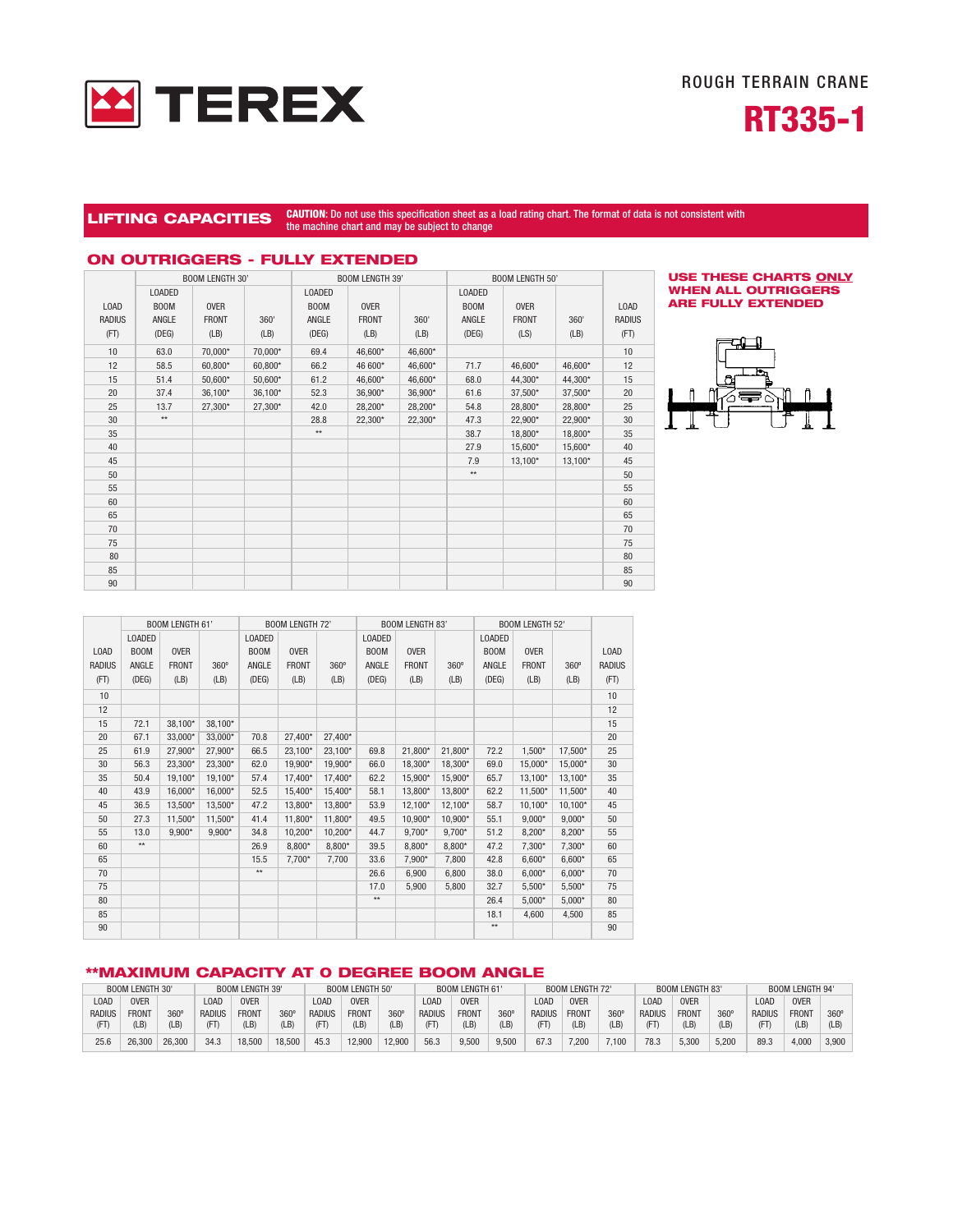

ROUGH TERRAIN CRANE



# LIFTING CAPACITIES CAUTION: Do not use this specification sheet as a load rating chart. The format of data is not consistent with the machine chart and may be subject to change

|               |                        |             |                        |             | vun run                |         |               |
|---------------|------------------------|-------------|------------------------|-------------|------------------------|---------|---------------|
|               | <b>BOOM LENGTH 30'</b> |             | <b>BOOM LENGTH 39'</b> |             | <b>BOOM LENGTH 50'</b> |         |               |
|               | <b>LOADED</b>          |             | <b>LOADED</b>          |             | <b>LOADED</b>          |         |               |
| <b>LOAD</b>   | <b>BOOM</b>            |             | <b>BOOM</b>            |             | <b>BOOM</b>            |         | LOAD          |
| <b>RADIUS</b> | ANGLE                  | $360^\circ$ | ANGLE                  | $360^\circ$ | ANGLE                  | 360'    | <b>RADIUS</b> |
| (FT)          | (DEG                   | (LB)        | (DEG)                  | (LB)        | <b>DEG</b>             | (LB)    | (FT)          |
| 10            | 63.0                   | 70,000*     | 69.4                   | 46,600*     |                        |         | 10            |
| 12            | 58.5                   | 60,800*     | 66.2                   | 46,600*     | 71.7                   | 46,600* | 12            |
| 15            | 51.4                   | 50,600*     | 61.2                   | 46,600*     | 68.0                   | 44,300* | 15            |
| 20            | 37.4                   | 33,000      | 52.3                   | 33,800      | 61.6                   | 34,300  | 20            |
| 25            | 13.7                   | 21,200      | 42.0                   | 22,400      | 54.8                   | 22,800  | 25            |
| 30            | $\star\star$           |             | 28.8                   | 15,900      | 47.3                   | 16,500  | 30            |
| 35            |                        |             | $\star\star$           |             | 38.7                   | 12,500  | 35            |
| 40            |                        |             |                        |             | 27.9                   | 9,600   | 40            |
| 45            |                        |             |                        |             | 7.9                    | 7,400   | 45            |
| 50            |                        |             |                        |             | $\star\star$           |         | 50            |
| 55            |                        |             |                        |             |                        |         | 55            |
| 60            |                        |             |                        |             |                        |         | 60            |
| 65            |                        |             |                        |             |                        |         | 65            |
| 70            |                        |             |                        |             |                        |         | 70            |
| 75            |                        |             |                        |             |                        |         | 75            |
| 80            |                        |             |                        |             |                        |         | 80            |
| 85            |                        |             |                        |             |                        |         | 85            |
| 90            |                        |             |                        |             |                        |         | 90            |

## ON OUTRIGGERS - MID POSITION

#### USE THESE CHARTS ONLY WHEN ALL OUTRIGGERS ARE PINNED IN MID POSITION



|               |               | <b>BOOM LENGTH 61'</b> | <b>BOOM LENGTH 72'</b> |         | <b>BOOM LENGTH 83'</b> |             | <b>BOOM LENGTH 94'</b> |             |               |
|---------------|---------------|------------------------|------------------------|---------|------------------------|-------------|------------------------|-------------|---------------|
|               | <b>LOADED</b> |                        | <b>LOADED</b>          |         | <b>LOADED</b>          |             | <b>LOADED</b>          |             |               |
| LOAD          | <b>BOOM</b>   |                        | <b>BOOM</b>            |         | <b>BOOM</b>            |             | <b>BOOM</b>            |             | <b>LOAD</b>   |
| <b>RADIUS</b> | ANGLE         | $360^\circ$            | ANGLE                  | 360°    | ANGLE                  | $360^\circ$ | ANGLE                  | $360^\circ$ | <b>RADIUS</b> |
| (FT)          | (DEG)         | (LB)                   | (DEG)                  | (LB)    | (DEG)                  | (LB)        | (DEG)                  | (LB)        | (FT)          |
| 10            |               |                        |                        |         |                        |             |                        |             | 10            |
| 12            |               |                        |                        |         |                        |             |                        |             | 12            |
| 15            | 72.1          | 38,100*                |                        |         |                        |             |                        |             | 15            |
| 20            | 67.1          | 33,000*                | 70.8                   | 27,400* |                        |             |                        |             | 20            |
| 25            | 61.9          | 23,100                 | 66.5                   | 23,100* | 69.8                   | 21,800*     | 72.2                   | 17,500*     | 25            |
| 30            | 56.3          | 16,800                 | 62.0                   | 17,000  | 66.0                   | 17,100      | 69.0                   | 15,000*     | 30            |
| 35            | 50.4          | 12,800                 | 57.4                   | 12,900  | 62.2                   | 13,100      | 65.7                   | 13,100*     | 35            |
| 40            | 43.9          | 10,000                 | 52.5                   | 10,200  | 58.1                   | 10,300      | 62.2                   | 10,400      | 40            |
| 45            | 36.5          | 7,900                  | 47.2                   | 8,100   | 53.9                   | 8,300       | 58.7                   | 8,300       | 45            |
| 50            | 27.3          | 6,300                  | 41.4                   | 6,600   | 49.5                   | 6,700       | 55.1                   | 6,800       | 50            |
| 55            | 13.0          | 5,000                  | 34.8                   | 5,300   | 44.7                   | 5,500       | 51.2                   | 5,600       | 55            |
| 60            | $\star\star$  |                        | 26.9                   | 4,300   | 39.5                   | 4,500       | 47.2                   | 4,600       | 60            |
| 65            |               |                        | 15.5                   | 3,400   | 33.6                   | 3,600       | 42.8                   | 3,700       | 65            |
| 70            |               |                        | $^{\star\star}$        |         | 26.6                   | 2,900       | 38.0                   | 3,000       | 70            |
| 75            |               |                        |                        |         | 17.0                   | 2,300       | 32.7                   | 2,400       | 75            |
| 80            |               |                        |                        |         | $\star\star$           |             | 26.4                   | 1,900       | 80            |
| 85            |               |                        |                        |         |                        |             | 18.1                   | 1,400       | 85            |
| 90            |               |                        |                        |         |                        |             | $\star\star$           |             | 90            |

## \*\*MAXIMUM CAPACITY AT 0 DEGREE BOOM ANGLE

| BOOM LENGTH 30' |             | BOOM LENGTH 39' |             | BOOM LENGTH 50' |             | BOOM LENGTH 61 |             | BOOM LENGTH 72' |             | BOOM LENGTH 83' |             | BOOM LENGTH 94 |             |
|-----------------|-------------|-----------------|-------------|-----------------|-------------|----------------|-------------|-----------------|-------------|-----------------|-------------|----------------|-------------|
|                 |             |                 |             |                 |             |                |             |                 |             |                 |             |                |             |
| <b>LOAD</b>     |             | LOAD            |             | <b>LOAD</b>     |             | LOAD           |             | L0AD            |             | LOAD            |             | L0AD           |             |
| <b>RADIUS</b>   | $360^\circ$ | <b>RADIUS</b>   | $360^\circ$ | <b>RADIUS</b>   | $360^\circ$ | <b>RADIUS</b>  | $360^\circ$ | <b>RADIUS</b>   | $360^\circ$ | <b>RADIUS</b>   | $360^\circ$ | <b>RADIUS</b>  | $360^\circ$ |
| (FT)            | (LB)        | (FT)            | (LB)        | (FT)            | (LB)        | (FT)           | (LB)        | (FT)            | (LB)        | (FT)            | (LB)        | (FT)           | (LB)        |
| 25.6            | 20.100      | 34.3            | 12.100      | 45.3            | 7.300       | 56.3           | 4.700       | 67.3            | 3.000       | 78.3            | 900.        | 89.3           | 000.1       |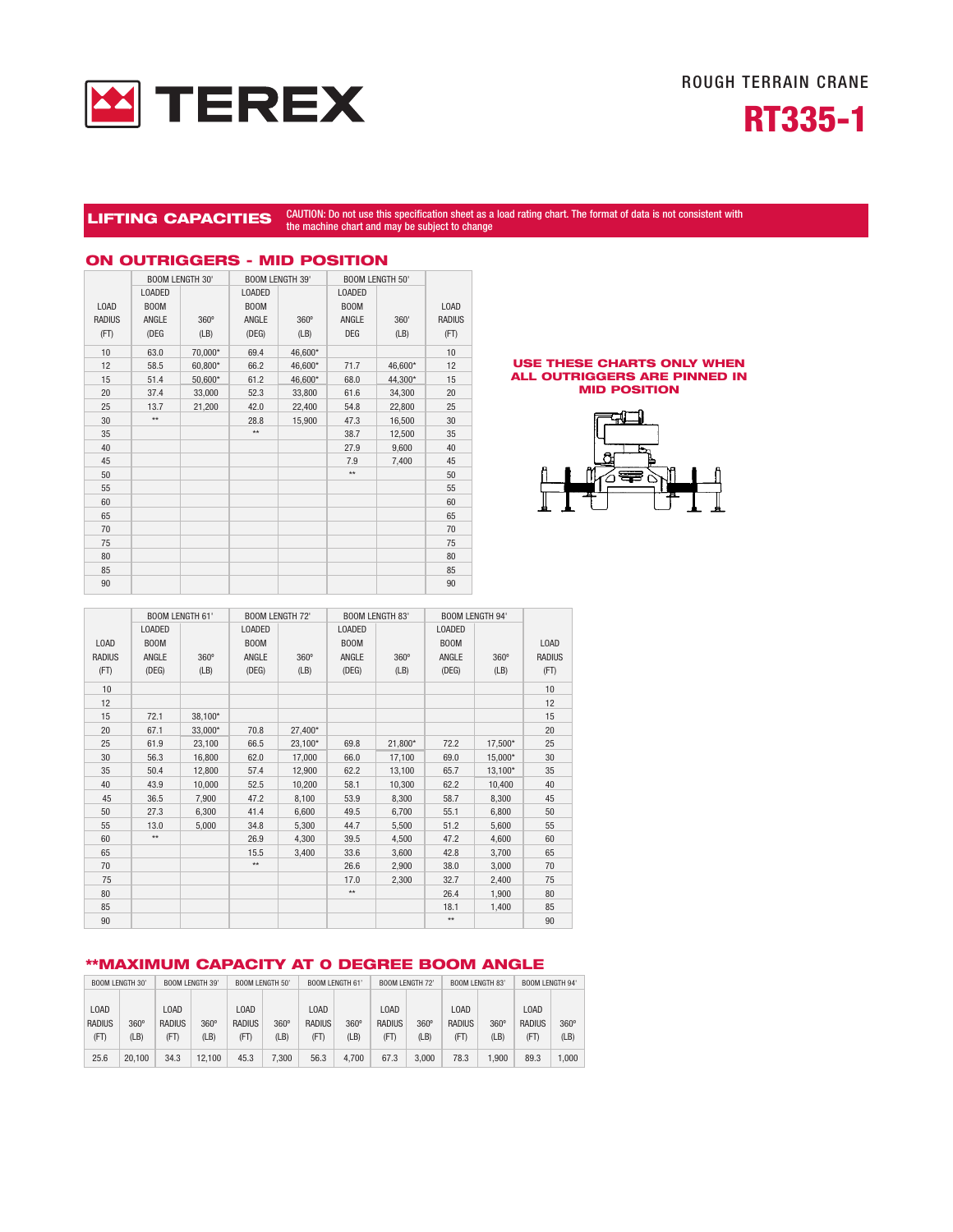



## LIFTING CAPACITIES CAUTION: Do not use this specification sheet as a load rating chart. The format of data is not consistent with the machine chart and may be subject to change

|               | <b>BOOM LENGTH 30'</b> |             | <b>BOOM LENGTH 39'</b> |             |               | <b>BOOM LENGTH 50'</b> |               |  |  |  |  |  |  |
|---------------|------------------------|-------------|------------------------|-------------|---------------|------------------------|---------------|--|--|--|--|--|--|
|               | <b>LOADED</b>          |             | <b>LOADED</b>          |             | <b>LOADED</b> |                        |               |  |  |  |  |  |  |
| <b>LOAD</b>   | <b>BOOM</b>            |             | <b>BOOM</b>            |             | <b>BOOM</b>   |                        | LOAD          |  |  |  |  |  |  |
| <b>RADIUS</b> | ANGLE                  | $360^\circ$ | ANGLE                  | $360^\circ$ | ANGLE         | 360'                   | <b>RADIUS</b> |  |  |  |  |  |  |
| (FT)          | (DEG                   | (LB)        | (DEG)                  | (LB)        | <b>DEG</b>    | (LB)                   | (FT)          |  |  |  |  |  |  |
| 10            | 63.0                   | 51,000      | 69.4                   | 46,600*     |               |                        | 10            |  |  |  |  |  |  |
| 12            | 58.5                   | 35 800      | 66.2                   | 36,500      | 71.7          | 37,100                 | 12            |  |  |  |  |  |  |
| 15            | 51.4                   | 23,800      | 61.2                   | 24,500      | 68.0          | 25,000                 | 15            |  |  |  |  |  |  |
| 20            | 37.4                   | 14,000      | 52.3                   | 14,800      | 61.6          | 15,300                 | 20            |  |  |  |  |  |  |
| 25            | 13.7                   | 8,800       | 42.0                   | 9,800       | 54.8          | 10,400                 | 25            |  |  |  |  |  |  |
| 30            | $\star\star$           |             | 28.8                   | 6,700       | 47.3          | 7,300                  | 30            |  |  |  |  |  |  |
| 35            |                        |             | $**$                   |             | 38.7          | 5,200                  | 35            |  |  |  |  |  |  |
| 40            |                        |             |                        |             | 27.9          | 3,700                  | 40            |  |  |  |  |  |  |
| 45            |                        |             |                        |             | 7.9           | 2,400                  | 45            |  |  |  |  |  |  |
| 50            |                        |             |                        |             | $\star\star$  |                        | 50            |  |  |  |  |  |  |
| 55            |                        |             |                        |             |               |                        | 55            |  |  |  |  |  |  |
| 60            |                        |             |                        |             |               |                        | 60            |  |  |  |  |  |  |

## ON OUTRIGGERS - RETRACTED

#### USE THESE CHARTS WHEN ALL OUTRIGGER BEAMS ARE NOT IN EITHER THE MID OR FULLY EXTENDED POSITION



|               |               | <b>BOOM LENGTH 61'</b> | <b>BOOM LENGTH 72'</b> |             | <b>BOOM LENGTH 83'</b> |             | <b>BOOM LENGTH 94'</b> |             |               |
|---------------|---------------|------------------------|------------------------|-------------|------------------------|-------------|------------------------|-------------|---------------|
|               | <b>LOADED</b> |                        | <b>LOADED</b>          |             | <b>LOADED</b>          |             | <b>LOADED</b>          |             |               |
| L0AD          | <b>BOOM</b>   |                        | <b>BOOM</b>            |             | <b>BOOM</b>            |             | <b>BOOM</b>            |             | <b>LOAD</b>   |
| <b>RADIUS</b> | ANGLE         | $360^\circ$            | ANGLE                  | $360^\circ$ | ANGLE                  | $360^\circ$ | ANGLE                  | $360^\circ$ | <b>RADIUS</b> |
| (FT)          | (DEG)         | (LB)                   | (DEG)                  | (LB)        | (DEG)                  | (LB)        | (DEG)                  | (LB)        | (FT)          |
| 10            |               |                        |                        |             |                        |             |                        |             | 10            |
| 12            |               |                        |                        |             |                        |             |                        |             | 12            |
| 15            | 72.1          | 25.300                 |                        |             |                        |             |                        |             | 15            |
| 20            | 67.1          | 15,600                 | 70.8                   | 15,800      |                        |             |                        |             | 20            |
| 25            | 61.9          | 10,600                 | 66.5                   | 10,800      | 69.8                   | 10.900      | 72.2                   | 11,000      | 25            |
| 30            | 56.3          | 7,600                  | 62.0                   | 7.800       | 66.0                   | 7,900       | 69.0                   | 8,000       | 30            |
| 35            | 50.4          | 5,500                  | 57.4                   | 5.700       | 62.2                   | 5,800       | 65.7                   | 5,900       | 35            |
| 40            | 43.9          | 4,000                  | 52.5                   | 4,200       | 58.1                   | 4,400       | 62.2                   | 4,500       | 40            |
| 45            | 36.5          | 2,900                  | 47.2                   | 3.100       | 53.9                   | 3,300       | 58.7                   | 3,400       | 45            |
| 50            | 27.3          | 2.000                  | 41.4                   | 2,200       | 49.5                   | 2.400       | 55.1                   | 2,500       | 50            |
| 55            | 13.0          | 1,200                  | 34.8                   | 1,500       | 44.7                   | 1,700       | 51.2                   | 1,800       | 55            |
| 60            | $**$          |                        | 26.9                   | 900         | 39.5                   | 1,100       | 47.2                   | 1,200       | 60            |

### \*\*MAXIMUM CAPACITY AT 0 DEGREE BOOM ANGLE

|               | <b>BOOM LENGTH 30'</b><br><b>BOOM LENGTH 39'</b> |               |             | <b>BOOM LENGTH 50'</b>        |             |               | <b>BOOM LENGTH 61'</b> |               | <b>BOOM LENGTH 72'</b> | <b>BOOM LENGTH 83'</b>        |             | BOOM LENGTH 94 |             |
|---------------|--------------------------------------------------|---------------|-------------|-------------------------------|-------------|---------------|------------------------|---------------|------------------------|-------------------------------|-------------|----------------|-------------|
|               |                                                  |               |             |                               |             |               |                        |               |                        |                               |             |                |             |
| <b>LOAD</b>   |                                                  | LOAD          |             | L <sub>0</sub> A <sub>D</sub> |             | <b>LOAD</b>   |                        | LOAD          |                        | L <sub>0</sub> A <sub>D</sub> |             | LOAD           |             |
| <b>RADIUS</b> | $360^\circ$                                      | <b>RADIUS</b> | $360^\circ$ | <b>RADIUS</b>                 | $360^\circ$ | <b>RADIUS</b> | $360^\circ$            | <b>RADIUS</b> | $360^\circ$            | <b>RADIUS</b>                 | $360^\circ$ | <b>RADIUS</b>  | $360^\circ$ |
| (FT)          | (LB)                                             | (FT)          | (LB)        | (FT)                          | (LB)        | (FT)          | (LB)                   | (FT)          | (LB)                   | (FT)                          | (LB)        | (FT)           | (LB)        |
| 25.6          | 8.200                                            | 34.3          | 4.700       | 45.3                          | 2.300       | 56.3          | 1.000                  |               |                        |                               |             |                |             |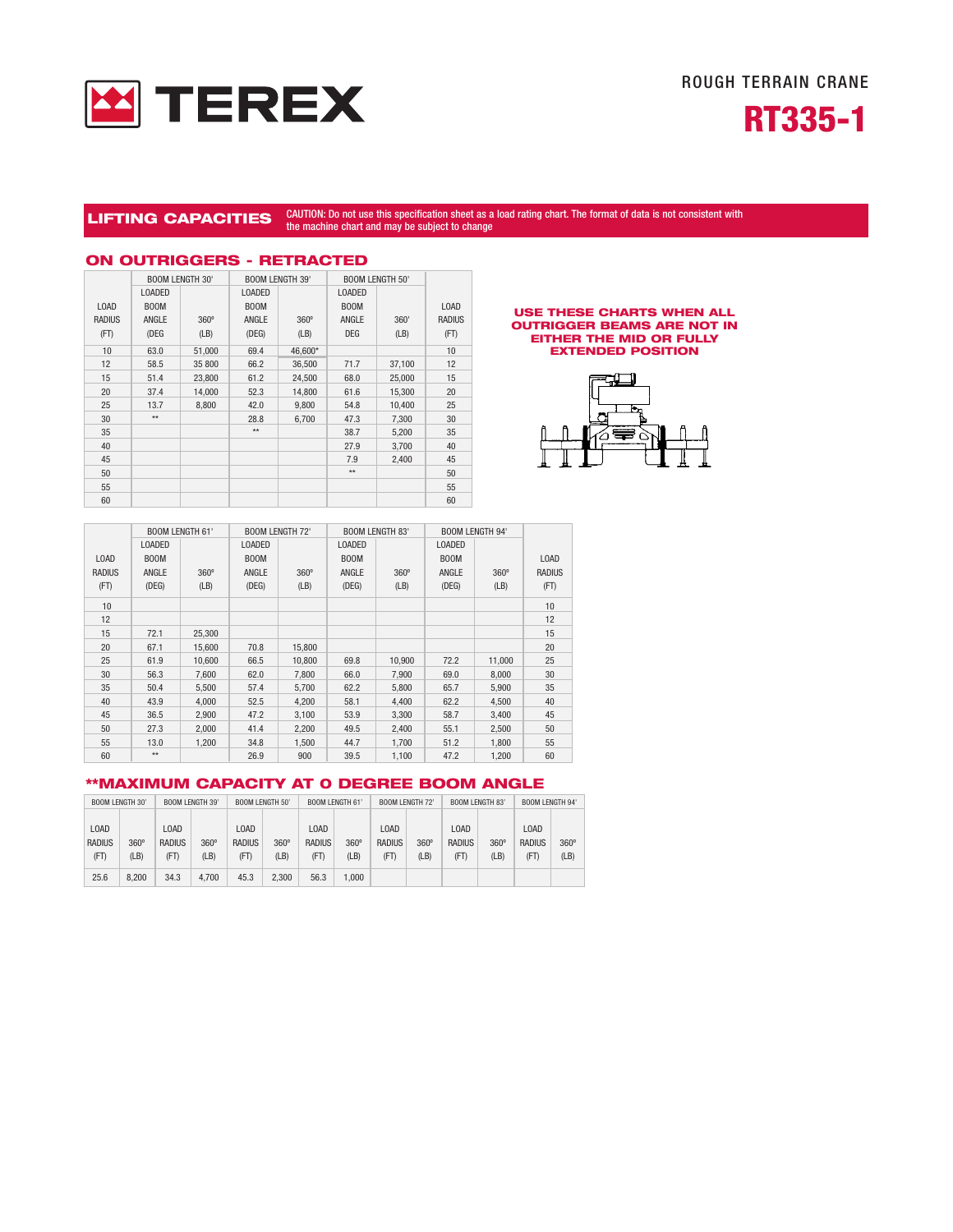



#### LIFTING CAPACITIES CAUTION: Do not use this specification sheet as a load rating chart. The format of data is not consistent with the machine chart and may be subject to change

## SIDE STOW JIB ON FULLY EXTENDED OUTRIGGERS

|               |               | 26' OFFSETTABLE JIB/NO PULL OUT INSTALLED |               |             |               | 43' OFFSETTABLE JIB/PULL OUT RETRACTED |               |             |               |             |               |             |               |
|---------------|---------------|-------------------------------------------|---------------|-------------|---------------|----------------------------------------|---------------|-------------|---------------|-------------|---------------|-------------|---------------|
|               | 0° OFFSET     |                                           | 15° OFFSET    |             | 30° OFFSET    |                                        | 0° OFFSET     |             | 15° OFFSET    |             | 30° OFFSET    |             |               |
| <b>LOADED</b> | <b>LOAD</b>   |                                           | <b>LOAD</b>   |             | LOAD          |                                        | <b>LOAD</b>   |             | LOAD          |             | <b>LOAD</b>   |             | <b>LOADED</b> |
| <b>BOOM</b>   | <b>RADIUS</b> |                                           | <b>RADIUS</b> |             | <b>RADIUS</b> |                                        | <b>RADIUS</b> |             | <b>RADIUS</b> |             | <b>RADIUS</b> |             | <b>BOOM</b>   |
| ANGLE         | (REI)         | $360^\circ$                               | (REI)         | $360^\circ$ | (REI)         | 360°                                   | (REI)         | $360^\circ$ | (REI)         | $360^\circ$ | (REI)         | $360^\circ$ | ANGLE         |
| (DEG)         | (FT)          | (LB)                                      | (FT)          | (LB)        | (FT)          | (LB)                                   | (FT)          | (LB)        | (FT)          | (LB)        | (FT)          | (LB)        | (DEG)         |
|               |               |                                           |               |             |               |                                        |               |             |               |             |               |             |               |
| 75            | 38            | $9,100*$                                  | 46            | $7.700*$    | 52            | $5,900*$                               | 41            | $5,100*$    | 55            | $3.400*$    | 62            | $2,700*$    | 75            |
| 73            | 42            | $8,600*$                                  | 49            | 7,300*      | 55            | $5,800*$                               | 47            | 4,800*      | 59            | $3,300*$    | 68            | $2,700*$    | 73            |
| 71            | 45            | 8,200*                                    | 52            | $7.000*$    | 58            | $5,600*$                               | 52            | 4,500*      | 64            | $3,200*$    | 73            | $2,600*$    | 71            |
| 68            | 50            | 7,800*                                    | 58            | $6.200*$    | 63            | $5,100*$                               | 60            | 4,100*      | 70            | $3,000*$    | 79            | $2,500*$    | 68            |
| 65            | 56            | $6,700*$                                  | 63            | 5,500*      | 68            | 4,600*                                 | 66            | $3,800*$    | 76            | $2,900*$    | 84            | $2,500*$    | 65            |
| 62            | 61            | 5,900*                                    | 68            | 4,900*      | 73            | $4,200*$                               | 71            | $3,600*$    | 81            | $2,800*$    | 88            | $2,400*$    | 62            |
| 59            | 66            | $5,200*$                                  | 73            | 4,400*      | 77            | $3,800*$                               | 77            | $3,400*$    | 86            | $2,700*$    | 93            | $2.400*$    | 59            |
| 55            | 73            | $4.400*$                                  | 79            | $3.900*$    | 83            | $3,400*$                               | 84            | $3,100*$    | 93            | $2.600*$    | 99            | $2,300*$    | 55            |
| 51            | 79            | $3,800*$                                  | 85            | $3.400*$    | 88            | $3,100*$                               | 91            | 2,900*      | 99            | $2.500*$    | 105           | $2,300*$    | 51            |
| 47            | 86            | $3,300*$                                  | 91            | $3.000*$    | 94            | 2,800*                                 | 100           | $2.800*$    | 106           | $2.400*$    | 110           | $2,200*$    | 47            |
| 43            | 92            | $2,900*$                                  | 97            | $2.700*$    | 99            | $2,500*$                               | 109           | $2,400*$    | 112           | $2,200*$    | 116           | $2,000*$    | 43            |
| 38            | 100           | $2.400*$                                  | 103           | $2.300*$    | 105           | $2,200*$                               | 116           | $2,100*$    | 119           | $1.900*$    | 122           | 1,800*      | 38            |
| 32            | 106           | $2.100*$                                  | 109           | $2.000*$    | 110           | 1,900*                                 | 122           | $1.800*$    | 126           | $1.600*$    | 127           | 1,500*      | 32            |
| 25            | 113           | 1,700*                                    | 114           | 1,700*      |               |                                        | 129           | 1,500*      | 131           | $1,400*$    |               |             | 25            |
| 17            | 118           | 1,500*                                    | 118           | 1,500*      |               |                                        | 133           | 1,300*      | 135           | $1,200*$    |               |             | 17            |
| $\mathbf{0}$  | 121           | $1.200*$                                  |               |             |               |                                        | 138           | $1.000*$    |               |             |               |             | $\mathbf{0}$  |

#### Notes For Jib Capacities:

A. For all boom lengths less than the maximum with a jib erected, the rated loads are determined by boom angle only In the appropriate column.

B. For boom angle not shown, use the capacity of the next lower boom angle. C. Listed radii are for extended main boom only.

### ON TIRES

|               | <b>MAX</b> | 23.5R25**   |                   |                         |         | 21:00 X 25-28PR |                     |                         |         |  |
|---------------|------------|-------------|-------------------|-------------------------|---------|-----------------|---------------------|-------------------------|---------|--|
| <b>BOOM</b>   |            |             |                   | <b>PICK &amp; CARRY</b> |         |                 |                     | <b>PICK &amp; CARRY</b> |         |  |
| <b>RADIUS</b> | LENGTH     |             | <b>STATIONARY</b> | <b>CREEP</b>            | 2.5 MPH |                 | <b>STATIONARY</b>   | <b>CREEP</b>            | 2.5 MPH |  |
| (FT)          | (FT)       | $360^\circ$ |                   | STRAIGHT OVER FRONT     |         | $360^\circ$     | STRAIGHT OVER FRONT |                         |         |  |
| 10            | 30         | 30,900      | 63,700*           | 46.700*                 | 39.000* | 30,500          | 73.700*             | 56,000*                 | 47,400* |  |
| 12            | 30         | 24.900      | 55,500            | 40.600*                 | 33.800* | 25.400          | 64.500*             | 48.900*                 | 41,200* |  |
| 15            | 39         | 19.100      | 43,100            | 33.600*                 | 27.800* | 18,900          | 46.800              | 40.700*                 | 34,100* |  |
| 20            | 39         | 12,400      | 24,600            | 24,600                  | 20,900* | 11,600          | 24,900              | 24,900                  | 24,900  |  |
| 25            | 50         | 8,400       | 16,400            | 16,400                  | 16,100  | 7.600           | 16,500              | 16,500                  | 16,500  |  |
| 30            | 50         | 5.600       | 12,500            | 12,500                  | 12,500  | 5,200           | 12,600              | 12,600                  | 12.600  |  |
| 35            | 50         | 4,300       | 9,600             | 9,600                   | 9,600   | 3,900           | 9,600               | 9,600                   | 9,600   |  |
| 40            | 61         | 3,000       | 7,500             | 7,500                   | 7,500   | 2,800           | 7,600               | 7,600                   | 7,600   |  |
| 45            | 61         | 2,300       | 6,100             | 6,100                   | 6,100   | 2,100           | 6,200               | 6,200                   | 6,200   |  |
| 50            | 61         | 1.600       | 5,000             | 5,000                   | 5,000   | 1.400           | 5,200               | 5,200                   | 5,200   |  |
| 55            | 61         |             | 4.300             | 4.300                   | 4.300   |                 | 4,300               | 4.300                   | 4,300   |  |
| 60            | 72         |             | 3.500             | 3.500                   | 3.500   |                 | 3.600               | 3.600                   | 3,600   |  |
| 65            | 72         |             | 2.800             | 2.800                   | 2.800   |                 | 2,800               | 2,800                   | 2,800   |  |
| 70            | 83         |             | 2,200             | 2,200                   | 2,200   |                 | 2,200               | 2,200                   | 2,200   |  |
| 75            | 83         |             | 1,800             | 1,800                   | 1,800   |                 | 1,900               | 1,900                   | 1,900   |  |
| 80            | 94         |             | 1,500             | 1,500                   | 1,500   |                 | 1.500               | 1.500                   | 1.500   |  |

### RECOMMENDED TIRE PRESSURE

| <b>TIRE SIZE</b> | <b>STATIONARY</b> | <b>CREEP</b> | 2 1/2 MPH | <b>TRAVFI</b> |
|------------------|-------------------|--------------|-----------|---------------|
| 23.5R25.**       | <b>24 PSI</b>     | 94 PSI       | 94 PSI    | 76 PSI        |
| 21.00 x 25-28 PR | 85 PSI            | 85 PSI       | 85 PSI    | 65 PSI        |

## MAXIMUM PERMISSIBLE HOIST LINE LOAD

| LINE PARTS                                                                                                                                                                                                         |       |        | 3       | 4           | 5           | 6               |                 | 8                   |  |  |  |
|--------------------------------------------------------------------------------------------------------------------------------------------------------------------------------------------------------------------|-------|--------|---------|-------------|-------------|-----------------|-----------------|---------------------|--|--|--|
| MAX. LOAD                                                                                                                                                                                                          | 9.080 | 18.160 | 27.240  | 36.320      | 45.400      | 54.480          | 65.560          | 72.640              |  |  |  |
| <b>BOOM HEAD</b>                                                                                                                                                                                                   |       | $3-D$  | $2 - 3$ | $1 - 4 - D$ | $2 - 3 - 4$ | $2 - 3 - 4 - D$ | $1 - 2 - 3 - 4$ | $1 - 2 - 3 - 4 - D$ |  |  |  |
| <b>HOOK BLOCK</b>                                                                                                                                                                                                  | 0     | 3      | $3-D$   | $1 - 4$     | $2 - 3 - D$ | $2 - 3 - 4$     | $2 - 3 - 4 - D$ | $1 - 2 - 3 - 4$     |  |  |  |
| WIRE ROPE:<br>5/8' ROTATION RESISTANT COMPACTED STRAND, 18X19<br>OR 19X19 MINIMUM BREAKING STRENGTH - 22.7 TONS<br>5/8' 6X19 OR 6X37 IWPC IPS PREFORMED RIGHT<br>REGULAR LAY MINIMUM BREAKING STRENGTH - 17.9 TONS |       |        |         |             |             |                 |                 |                     |  |  |  |

#### Notes For On Tire Capacities:

- A. For Pick and Carry operations, boom must be centered over the front of the crane with swing brake and lock engaged. Use minimum boom point height and keep load close to ground surface.
- B. The load should be restrained from swinging. NO ON TIRE OPERATION WITH JIB ERECTED.
- C. Without outriggers, never maneuver the boom beyond listed load radii for applicable tires to ensure stability.
- D. Creep speed is crane movement of less than 200' (61m) in a 30 minute period and not exceeding 1.0 mph (1.6 km/h).

E. Refer General Notes for additional information.